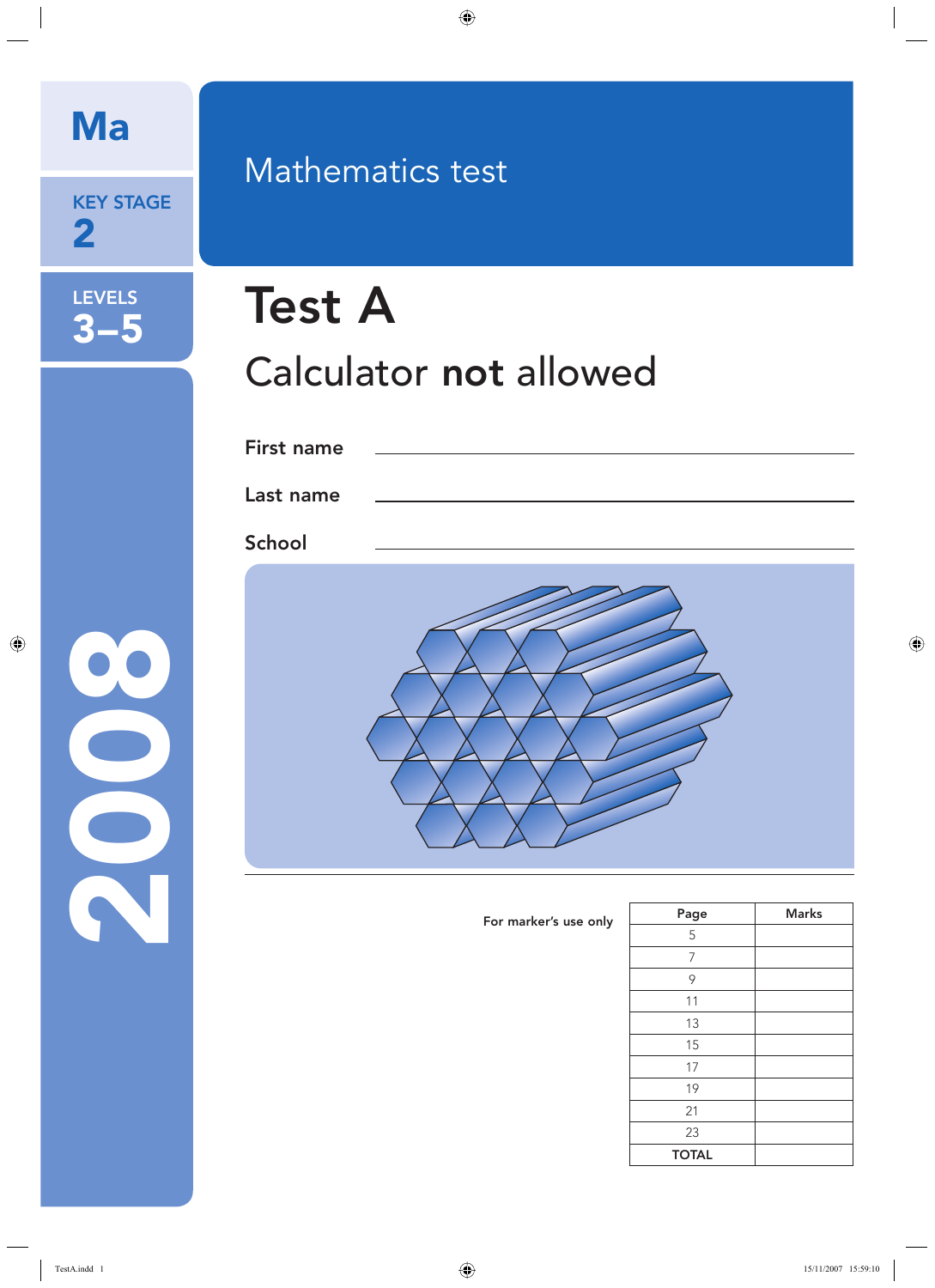

Emily

Nisha

Ben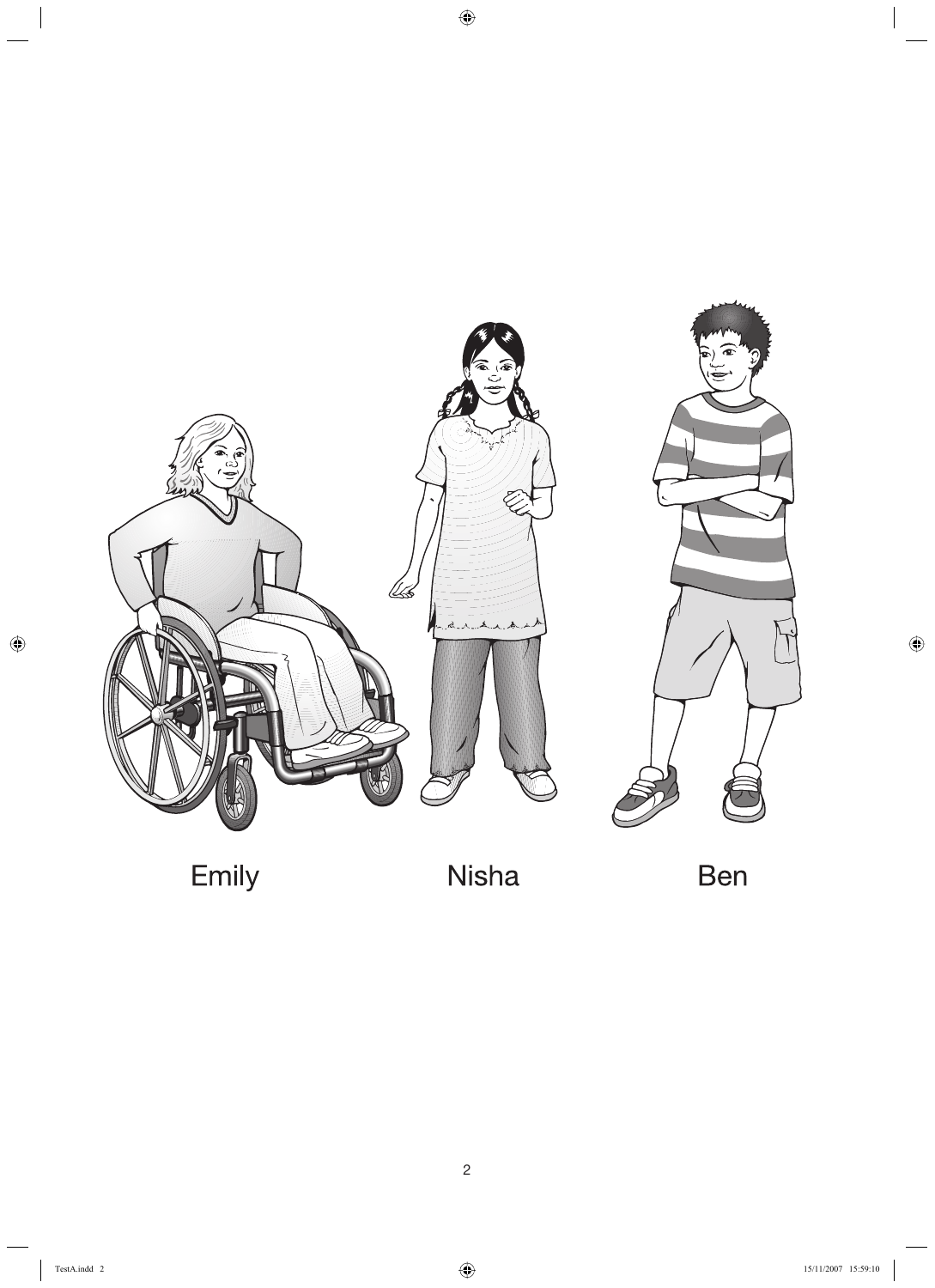## **Instructions**

You **may not** use a calculator to answer any questions in this test.

Work as quickly and as carefully as you can.

You have **45 minutes** for this test.

If you cannot do one of the questions, **go on to the next one**.

You can come back to it later, if you have time.

If you finish before the end, go back and check your work.

**Follow the instructions for each question carefully.**

This shows where you need to put the answer.

If you need to do working out, you can use any space on a page.

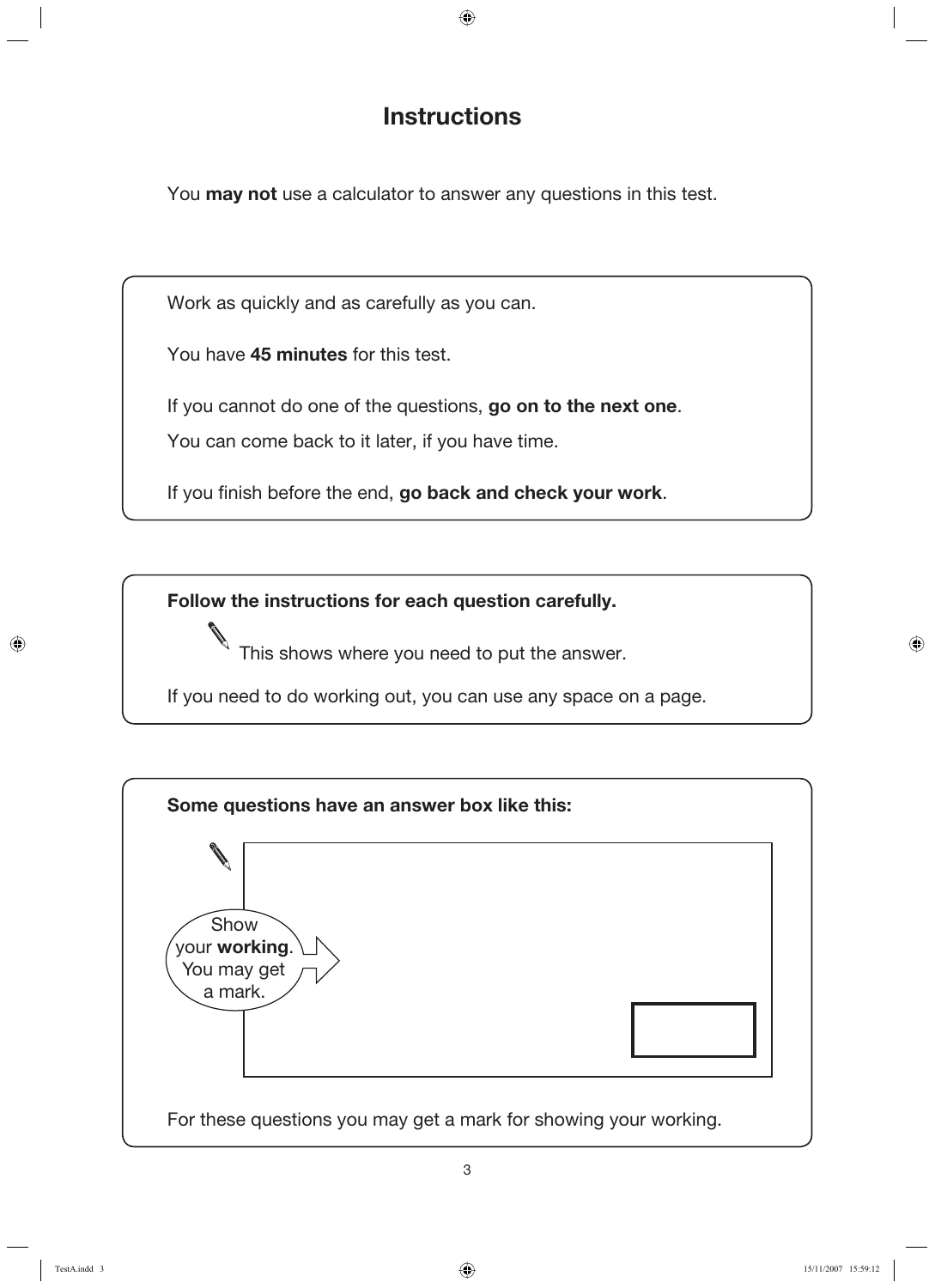

#### Join each box to the correct number.

One has been done for you.

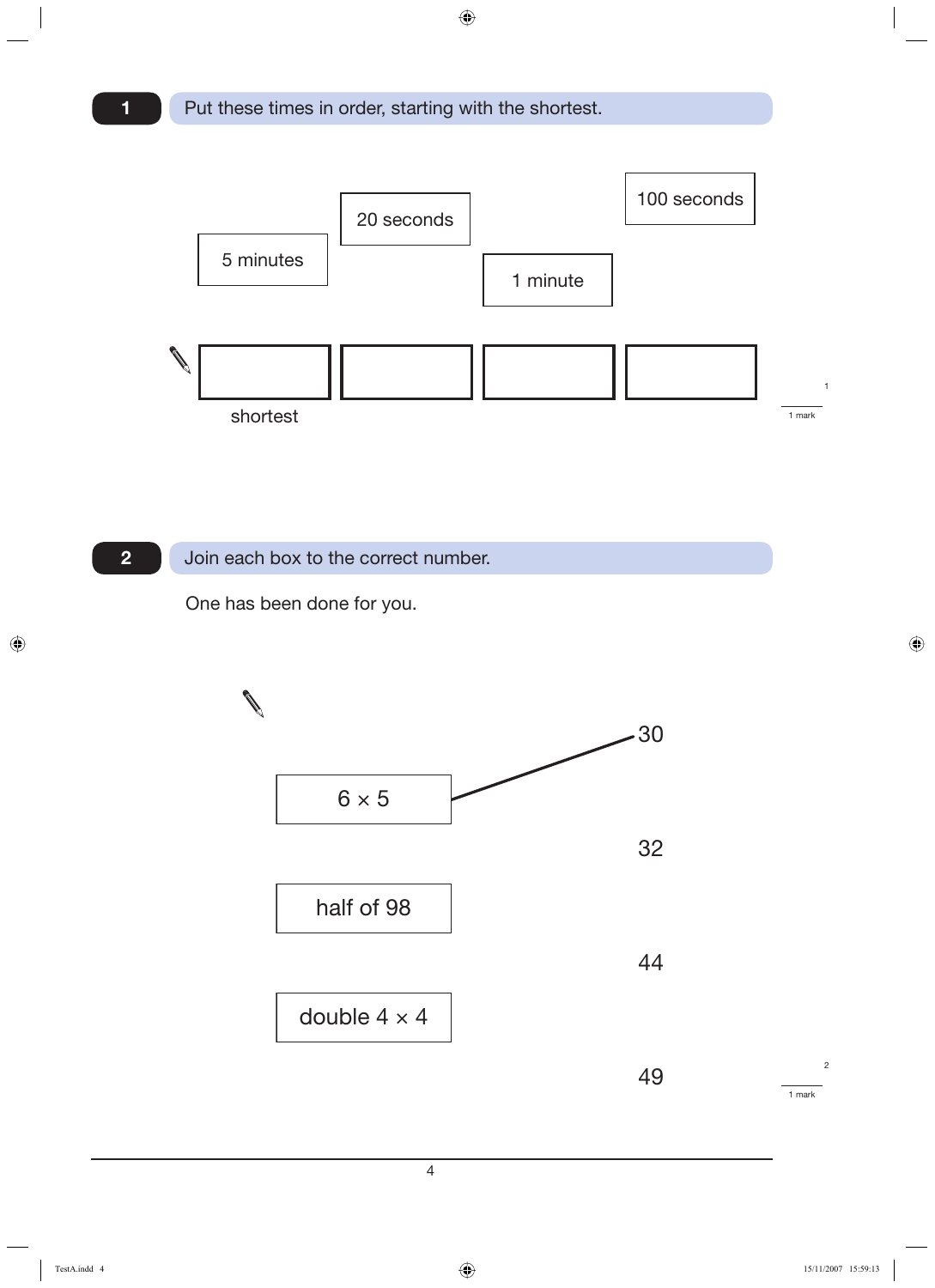

**4**



### Draw the reflection of the shaded shape in the mirror line.

Use a ruler.

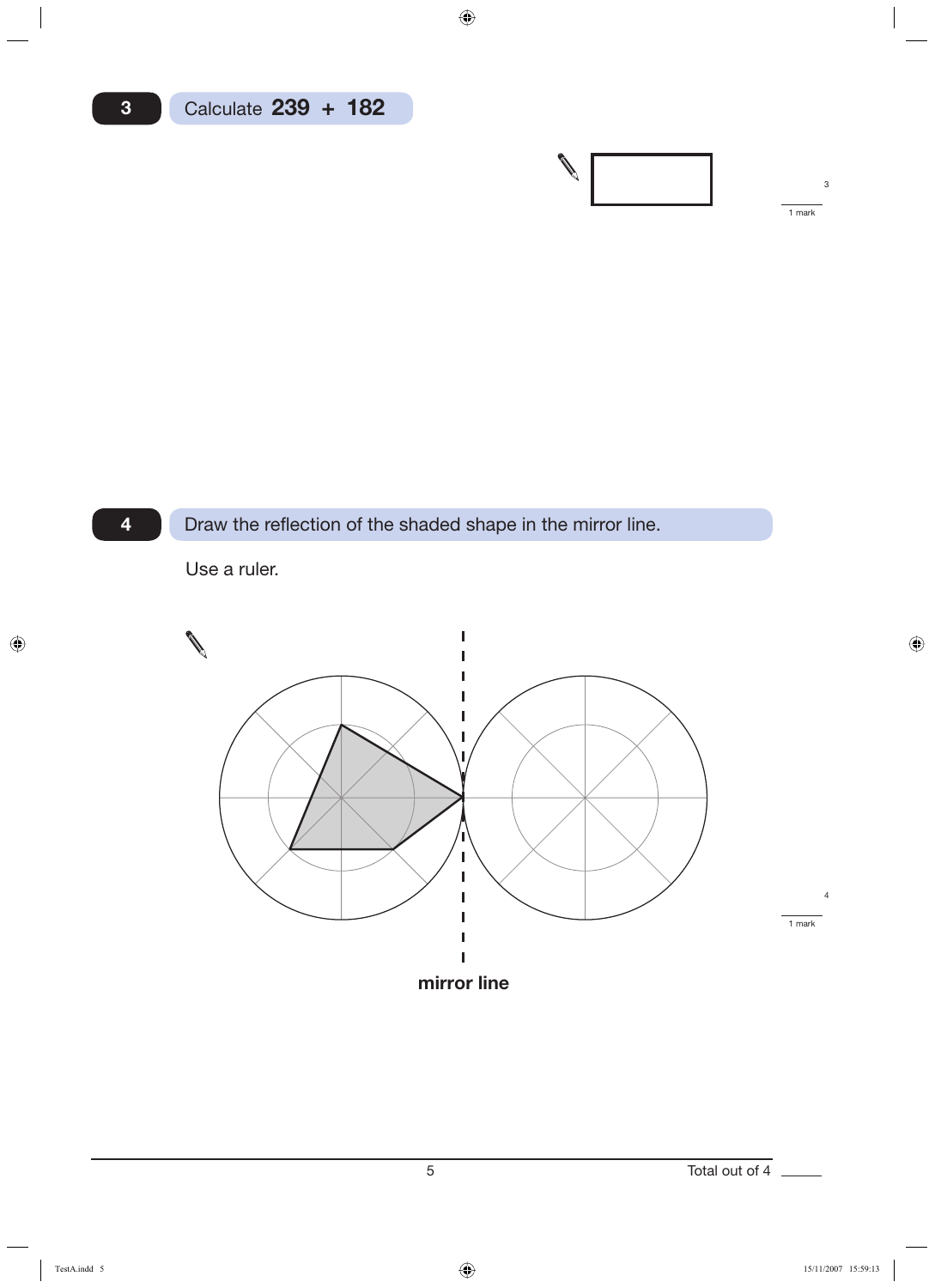This pictogram shows how much they have collected.

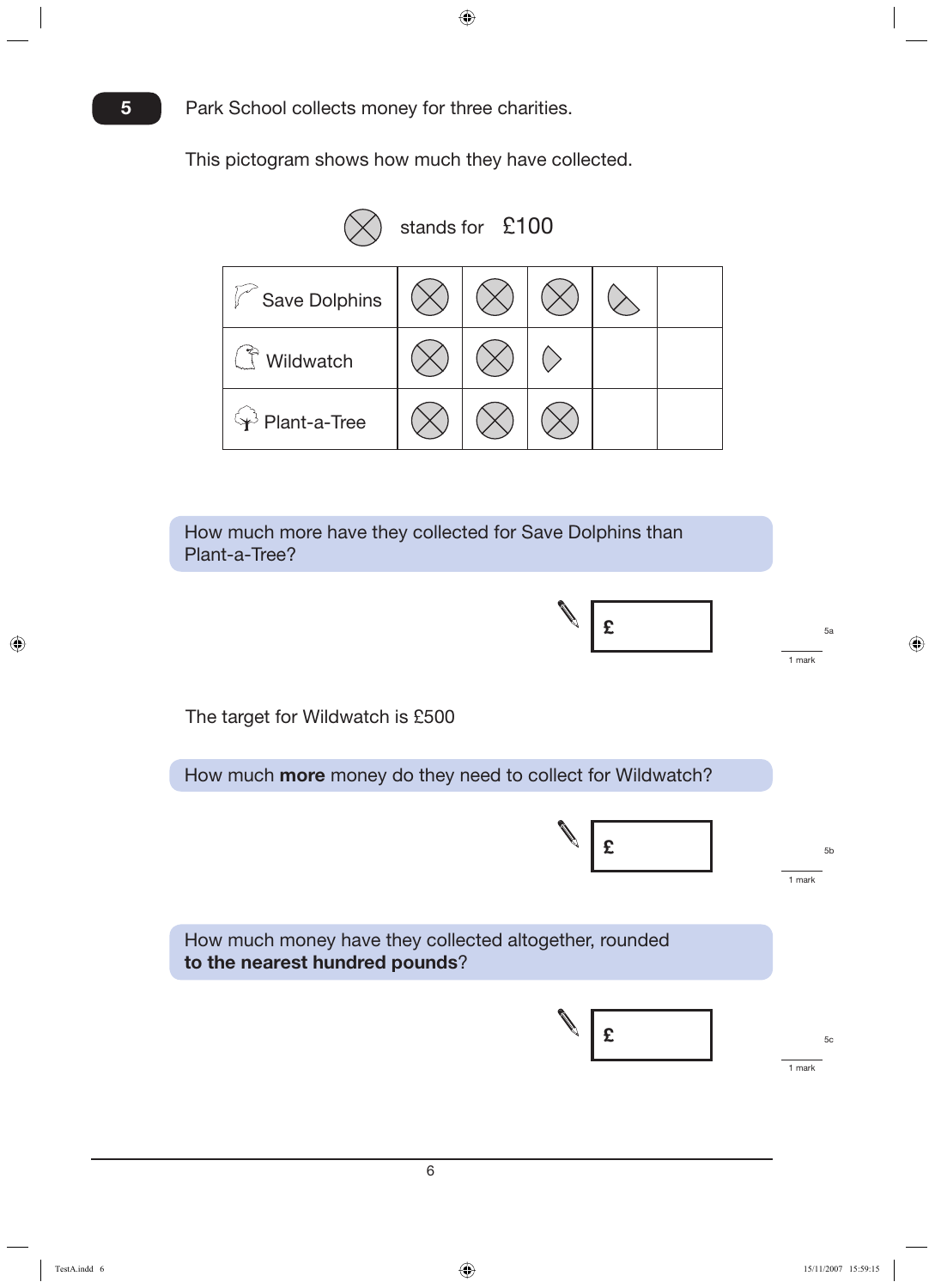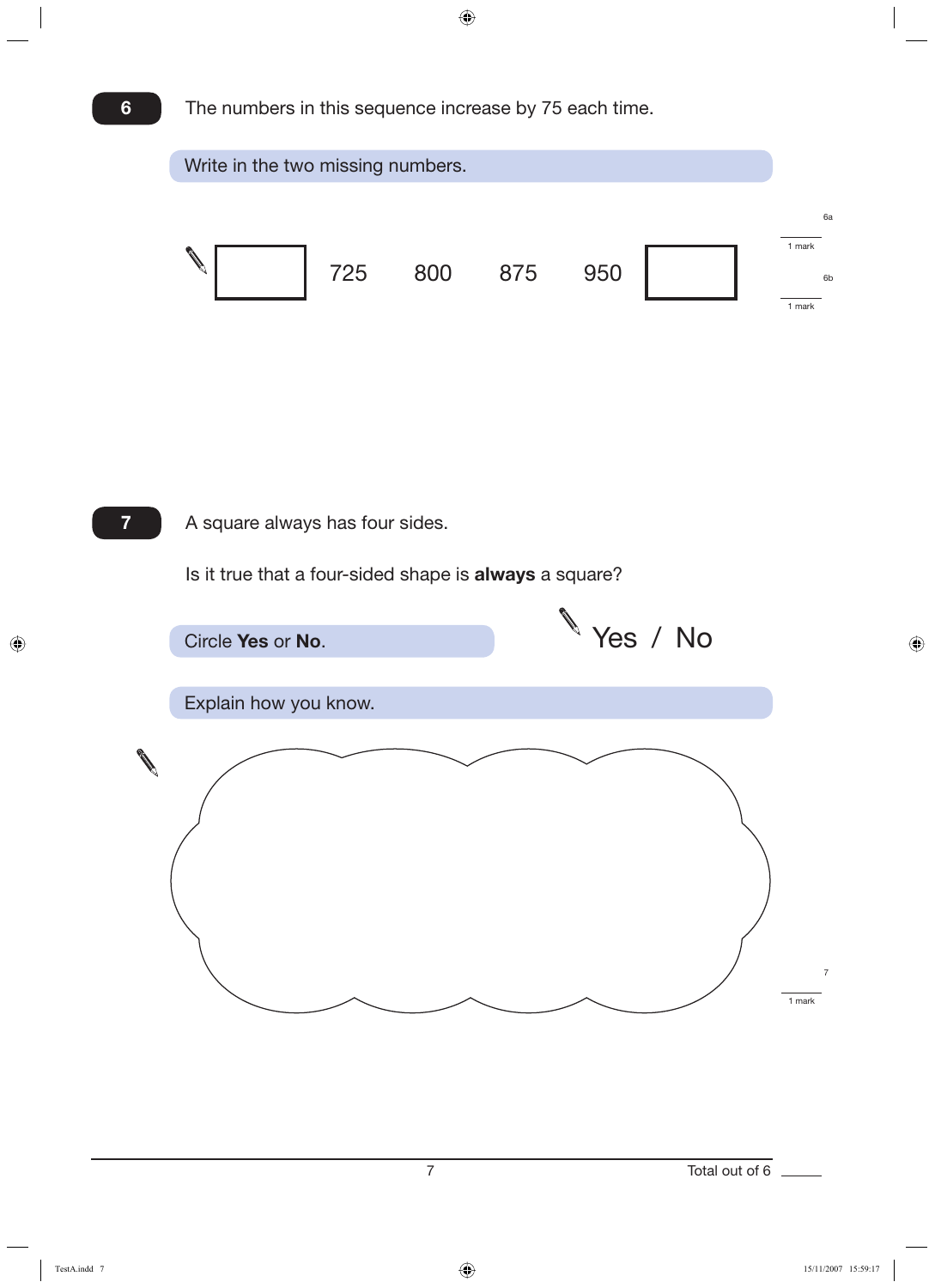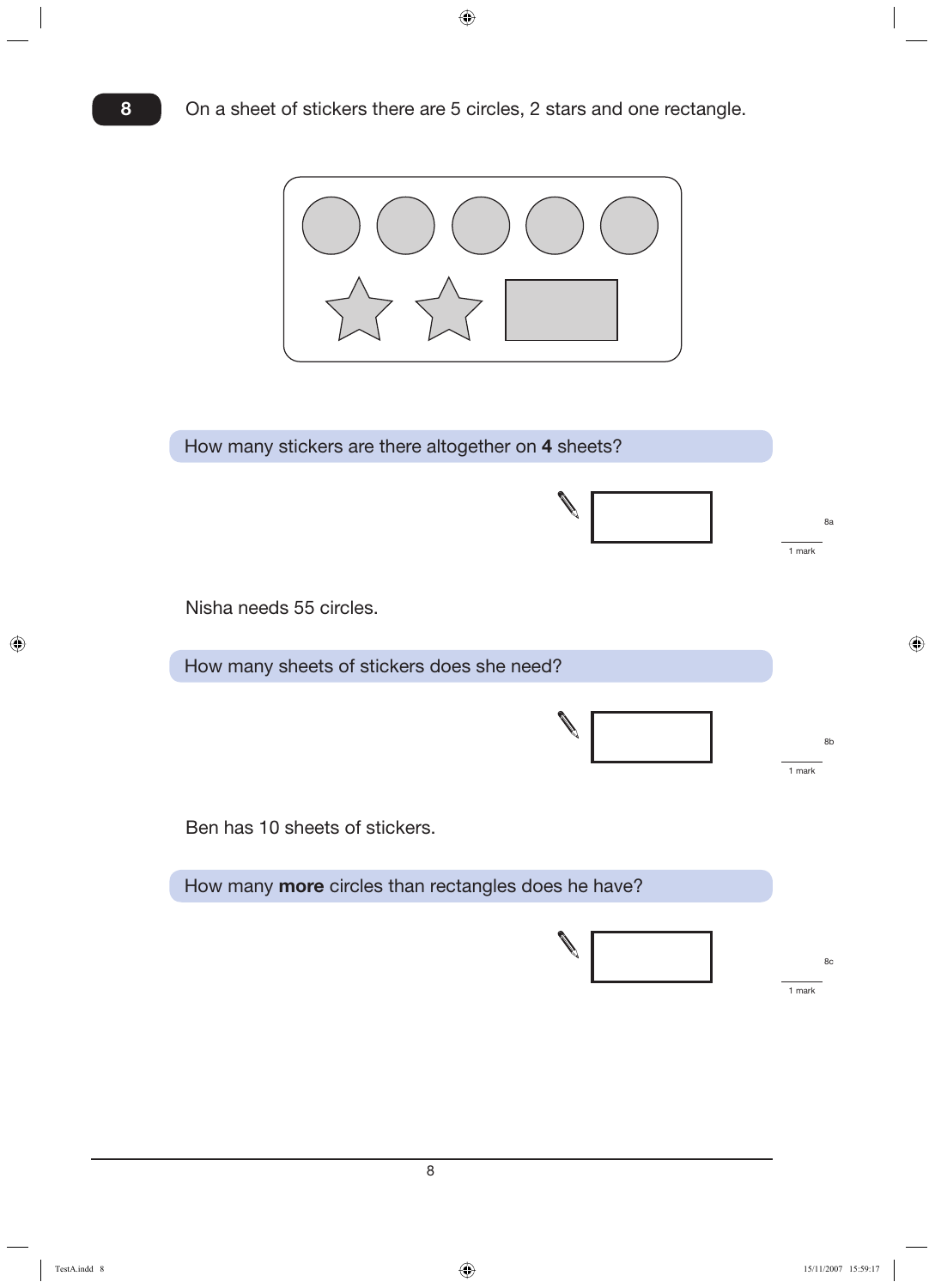Class 6 did a survey of birthday dates.

**9**

This chart shows the number of people with birthdays in each three months of the year.

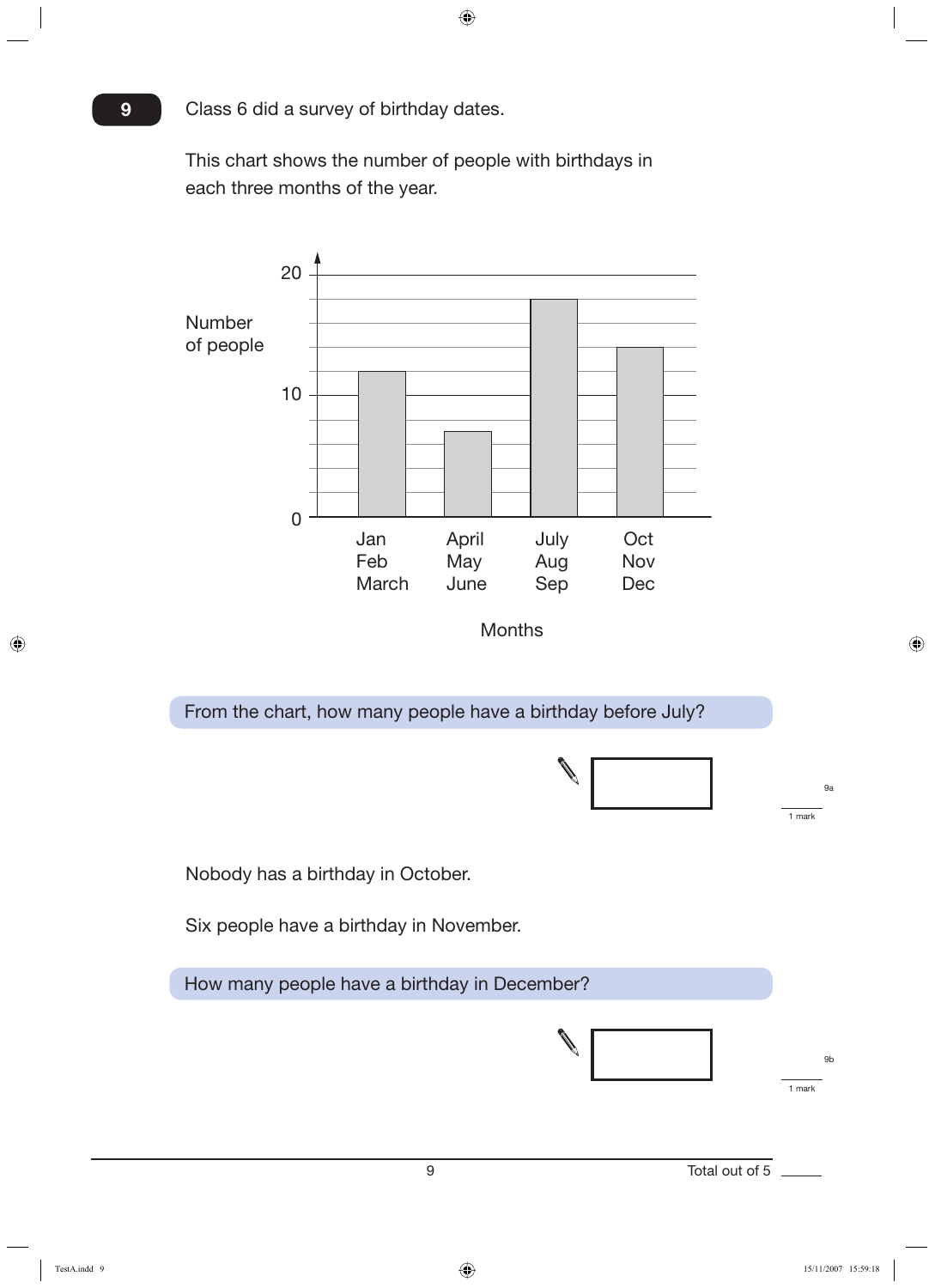#### Here is a number chart.

Circle the **smallest** number on the chart that is a multiple of **both** 2 and 7

|    | 71   72   73   74   75   76   77   78   79   80                           |                                    |  |  |          |     |
|----|---------------------------------------------------------------------------|------------------------------------|--|--|----------|-----|
|    | $81 \mid 82 \mid 83 \mid 84 \mid 85 \mid 86 \mid 87 \mid 88 \mid 89 \mid$ |                                    |  |  | 90       |     |
| 91 |                                                                           | $92$   93   94   95   96   97   98 |  |  | 99   100 | 10a |

1 mark

Here is the same number chart.

Circle the **largest** number that is **not** a multiple of 2 or 3 or 5

|  | 71   72   73   74   75   76   77   78   79                                |  |  |  | 80     |
|--|---------------------------------------------------------------------------|--|--|--|--------|
|  | $81 \mid 82 \mid 83 \mid 84 \mid 85 \mid 86 \mid 87 \mid 88 \mid 89 \mid$ |  |  |  | 90     |
|  | $91   92   93   94   95   96   97   98  $                                 |  |  |  | 99 100 |

1 mark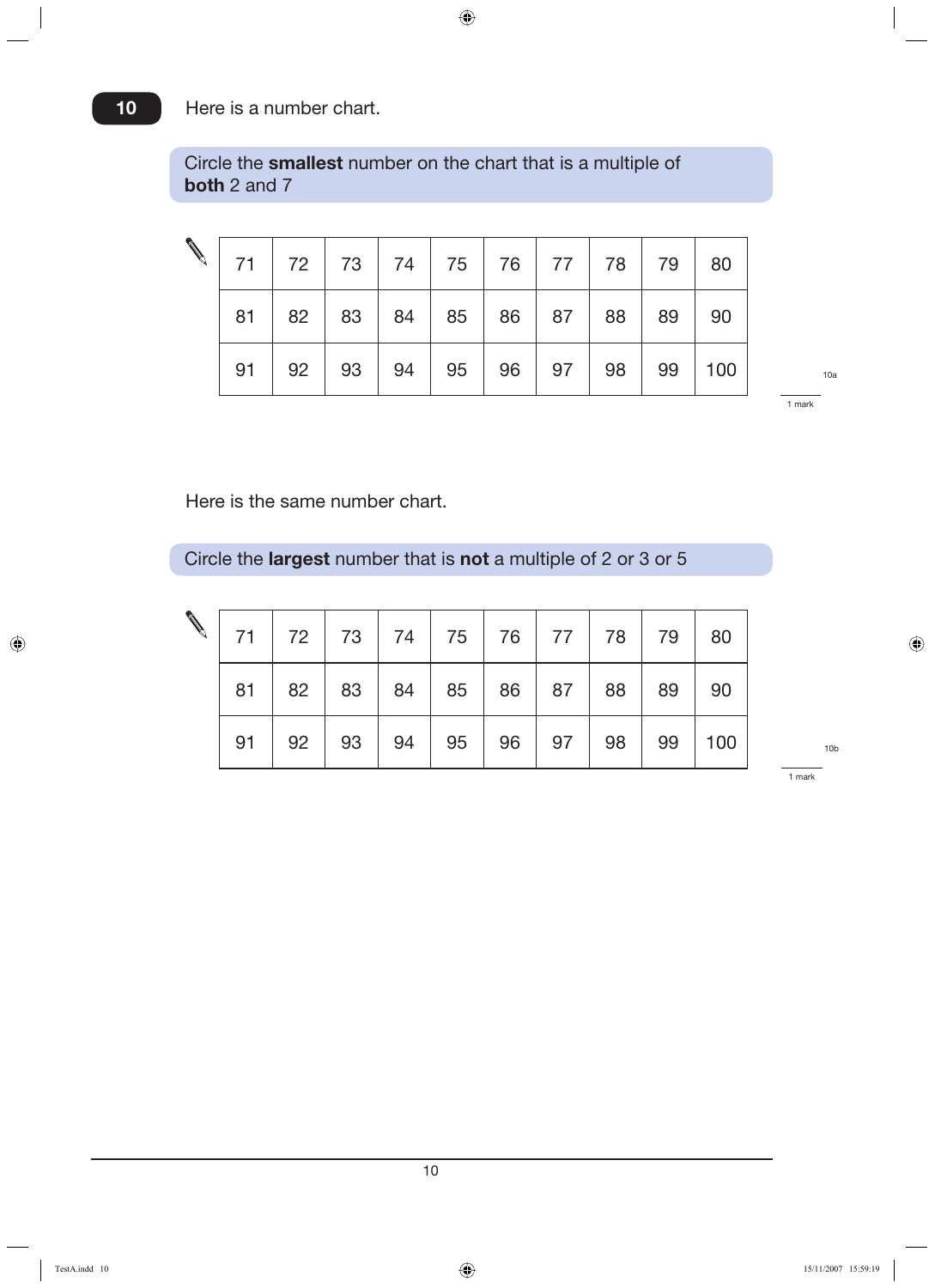

Ben buys one of the scarves and the £4.50 hat.

How much change does he get from £20?



Emily buys **two** scarves and a hat.

| What is the most she could pay? |                         |
|---------------------------------|-------------------------|
|                                 | 11 <sub>b</sub><br>mark |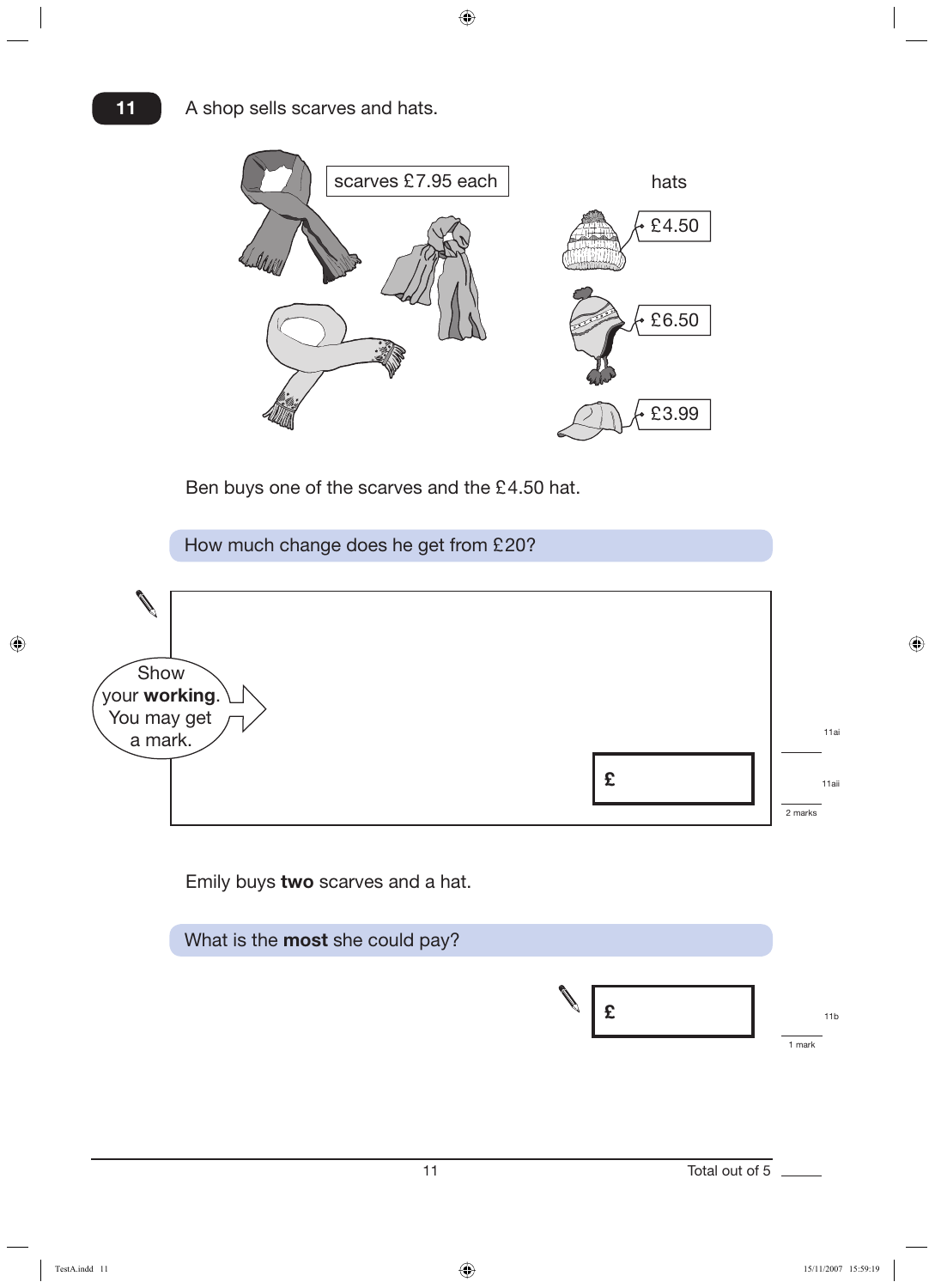|                           |  |             |  | $\mathsf B$ |  |  |
|---------------------------|--|-------------|--|-------------|--|--|
| $\boldsymbol{\mathsf{A}}$ |  |             |  |             |  |  |
|                           |  |             |  |             |  |  |
|                           |  |             |  |             |  |  |
|                           |  |             |  | $\mathsf D$ |  |  |
|                           |  | $\mathsf C$ |  |             |  |  |
|                           |  |             |  |             |  |  |
|                           |  |             |  |             |  |  |
|                           |  |             |  |             |  |  |
| $\mathsf E$               |  |             |  |             |  |  |
|                           |  |             |  | $\mathsf F$ |  |  |
|                           |  |             |  |             |  |  |

Which **two** rectangles fit together, without overlapping, to make a **square**?

$$
\bigotimes \qquad \qquad \text{and} \qquad \qquad \qquad \frac{12}{1 \text{ mark}}
$$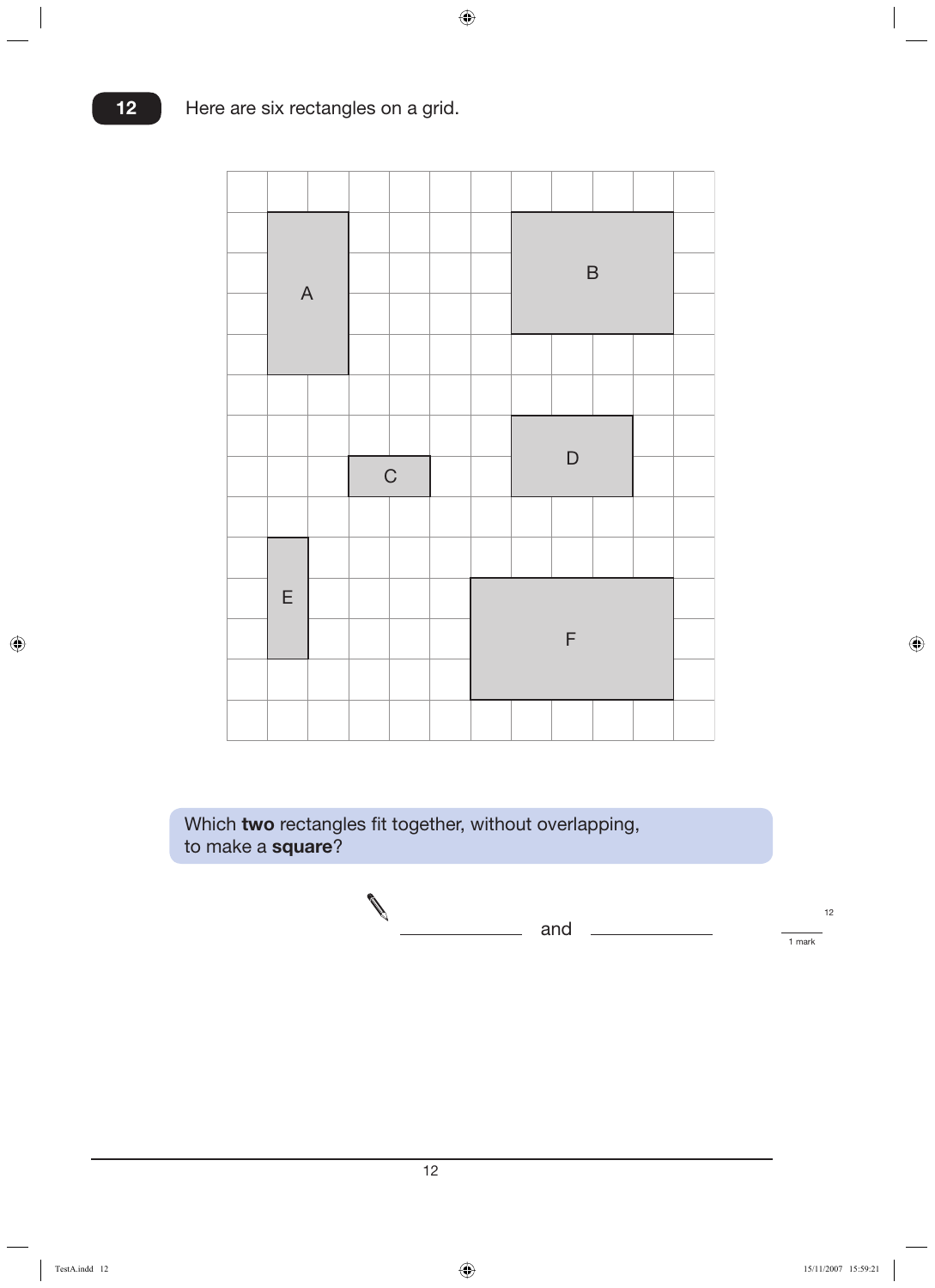



Here are four digit cards.



Use each digit card **once** to make the decimal number **nearest to 20**



14

1 mark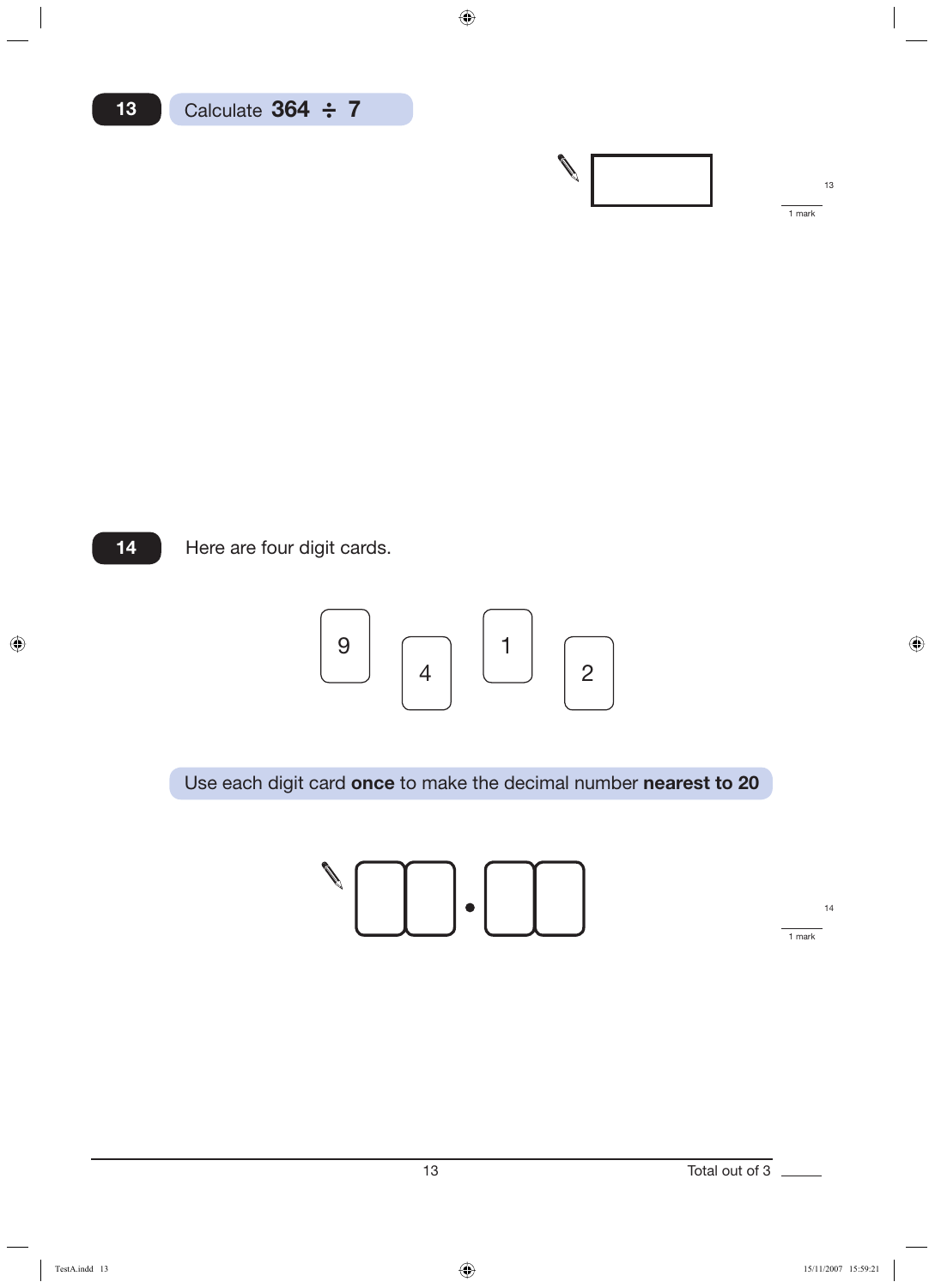| am          |                |         | pm         |           |      |  |
|-------------|----------------|---------|------------|-----------|------|--|
| 10:35 10:55 |                | 11:45   | 12:20 1:15 |           | 2:15 |  |
| break       | <b>History</b> | Science | lunch      | <b>PE</b> |      |  |

Look at the timetable.

How long is it from the **end** of break to the **start** of lunch?



Nisha leaves the Science lesson after 25 minutes.

Then she goes to the dentist.

What time does she leave the Science lesson?



15a

1 mark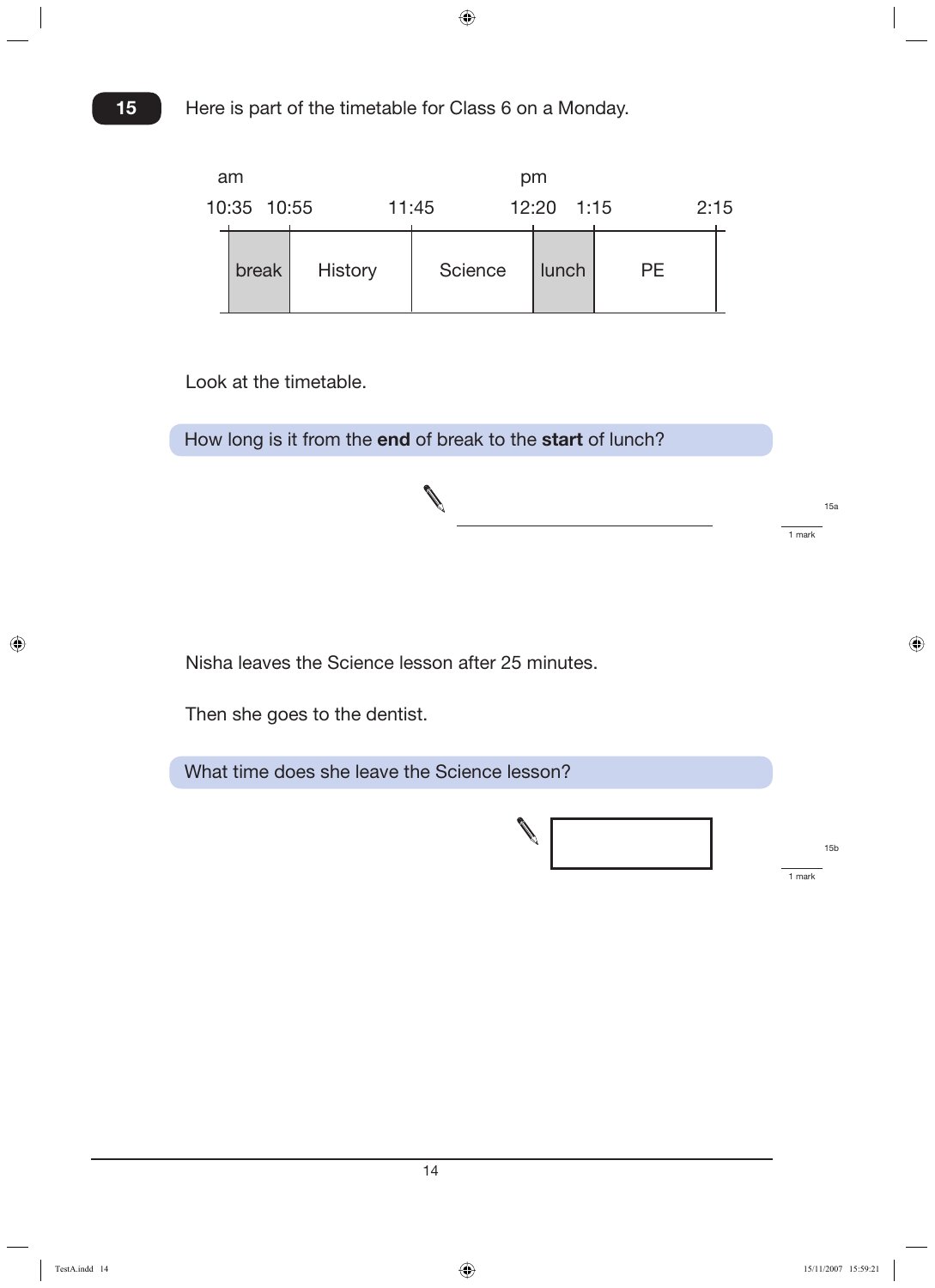

Emily has 6 cubes.

**17**

She sticks them together to make this model.



She paints the sides of the model grey all the way round.

She leaves the top and the bottom of the model white.

How many of the cubes in the model have **exactly two** faces painted grey?

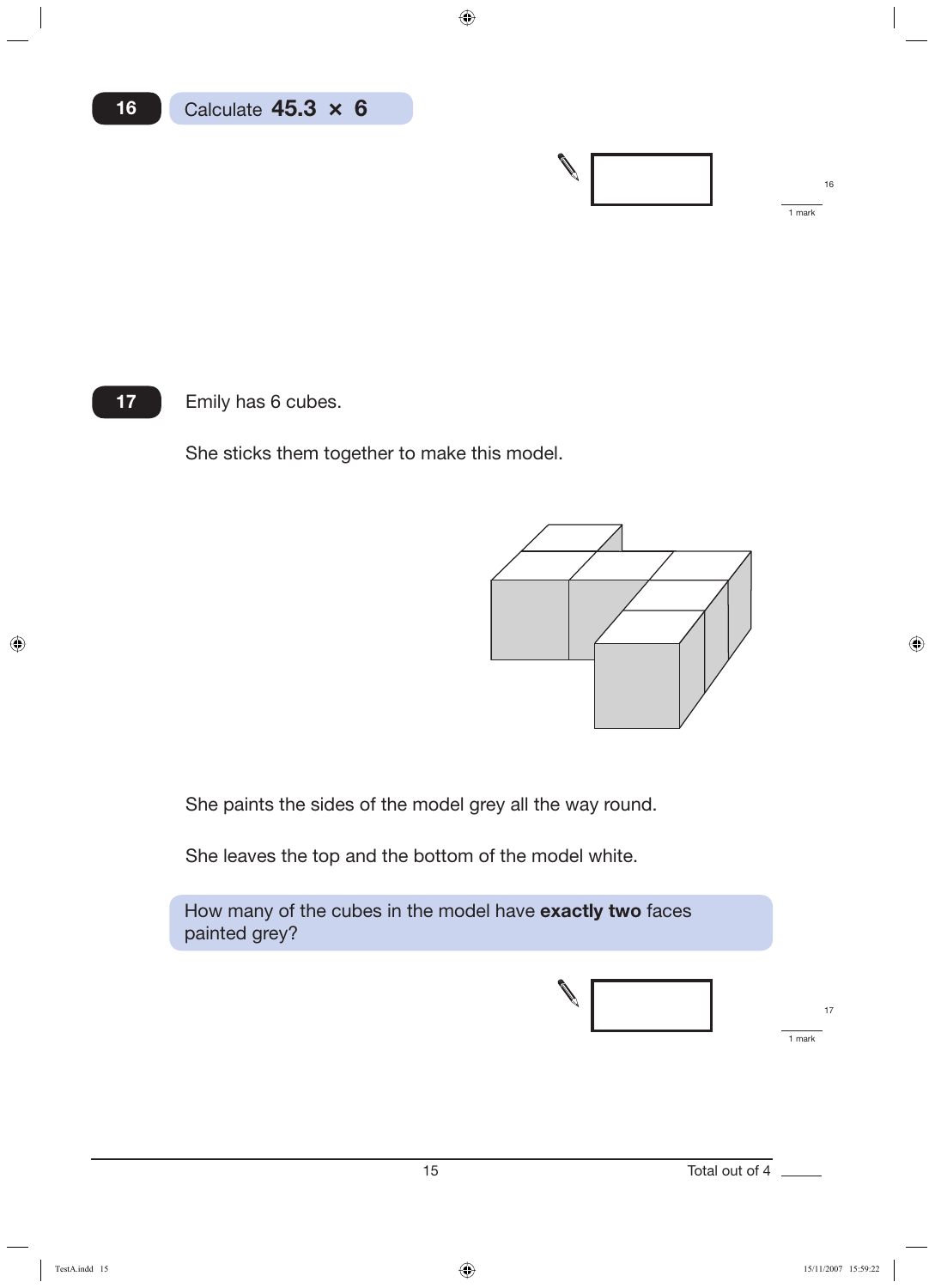

Ben turns the pointer from zero, clockwise through 150°

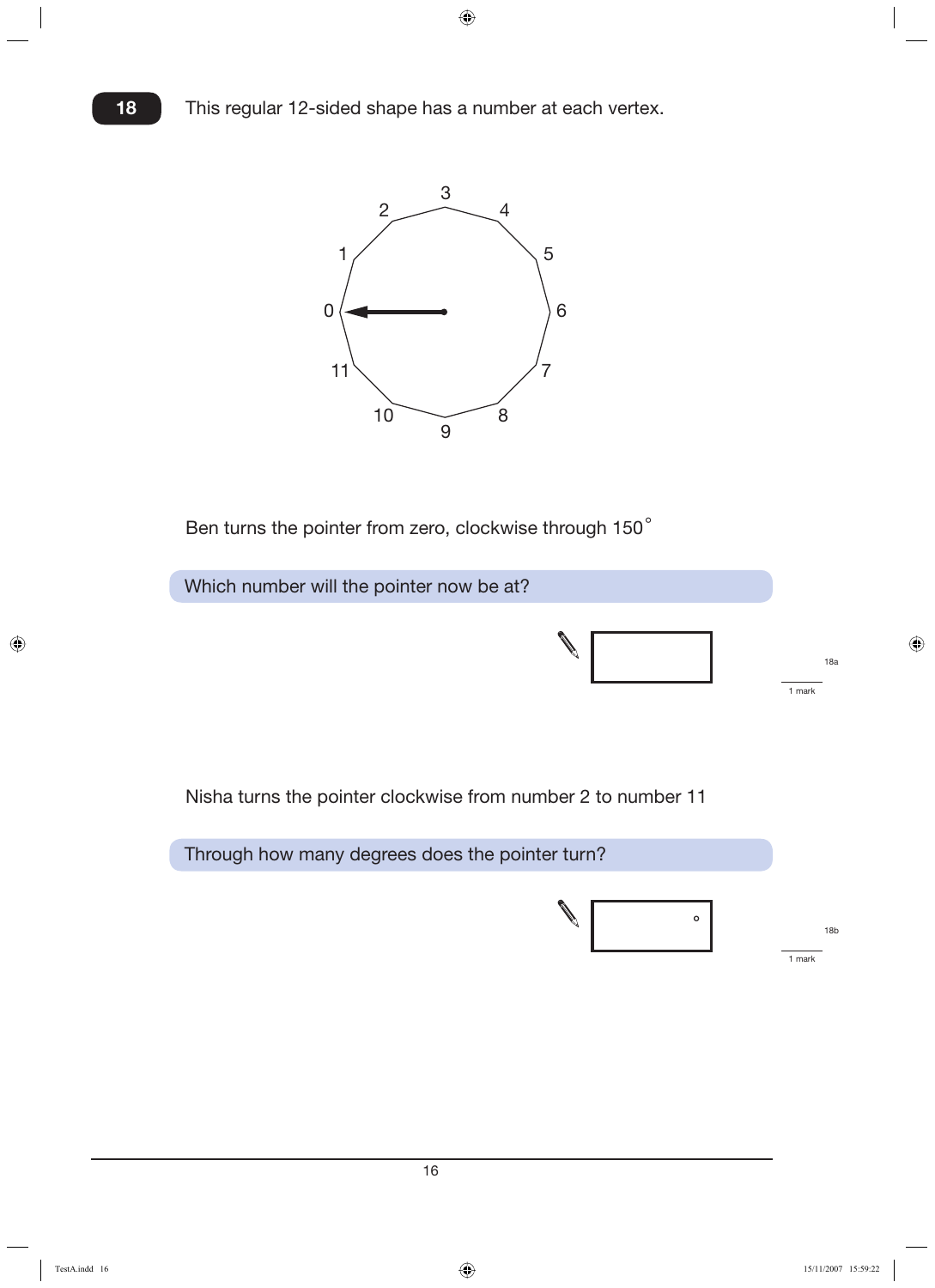



The same square is used in the diagrams below.

What fraction of this diagram is shaded?





What fraction of this diagram is shaded?



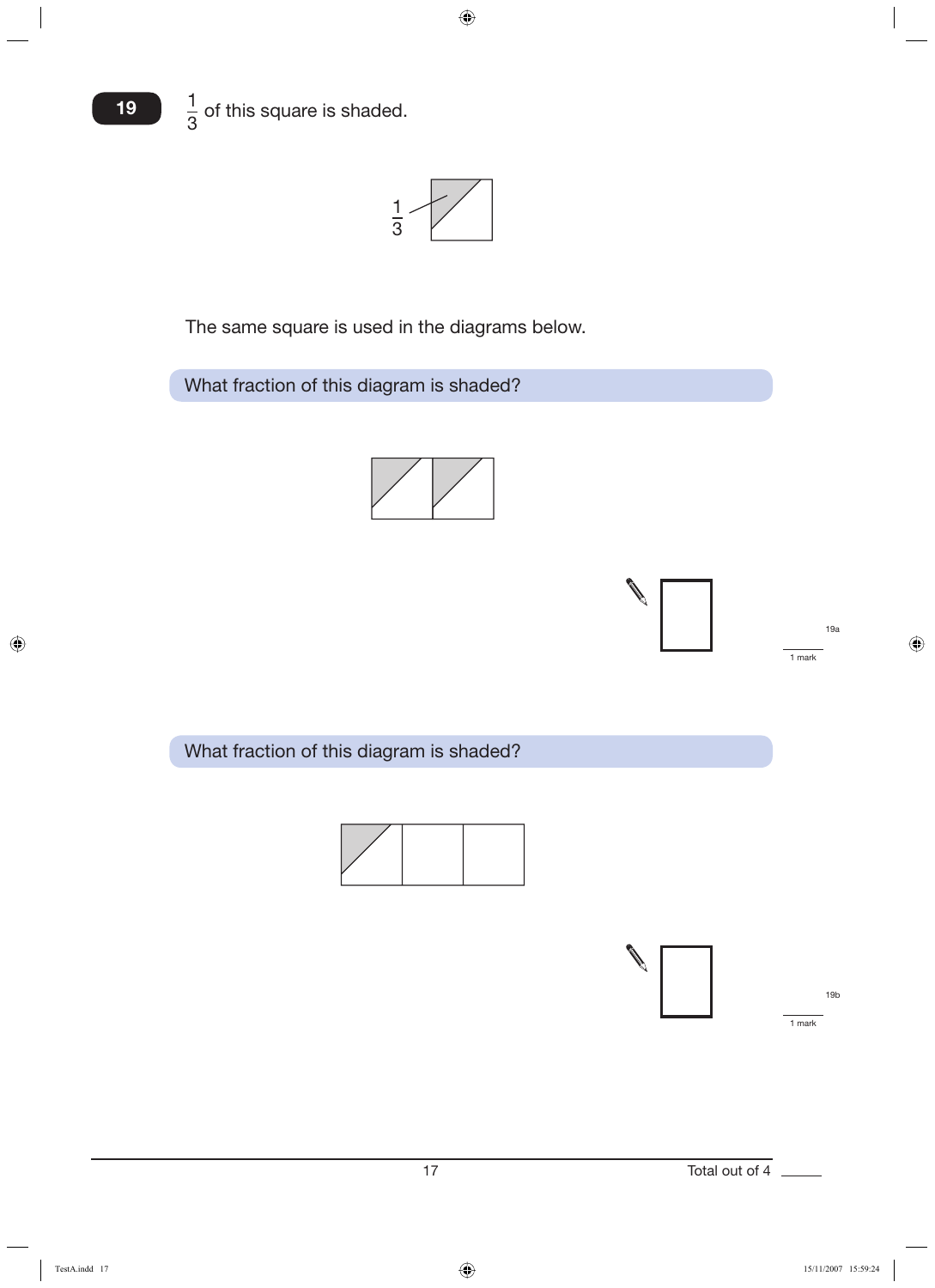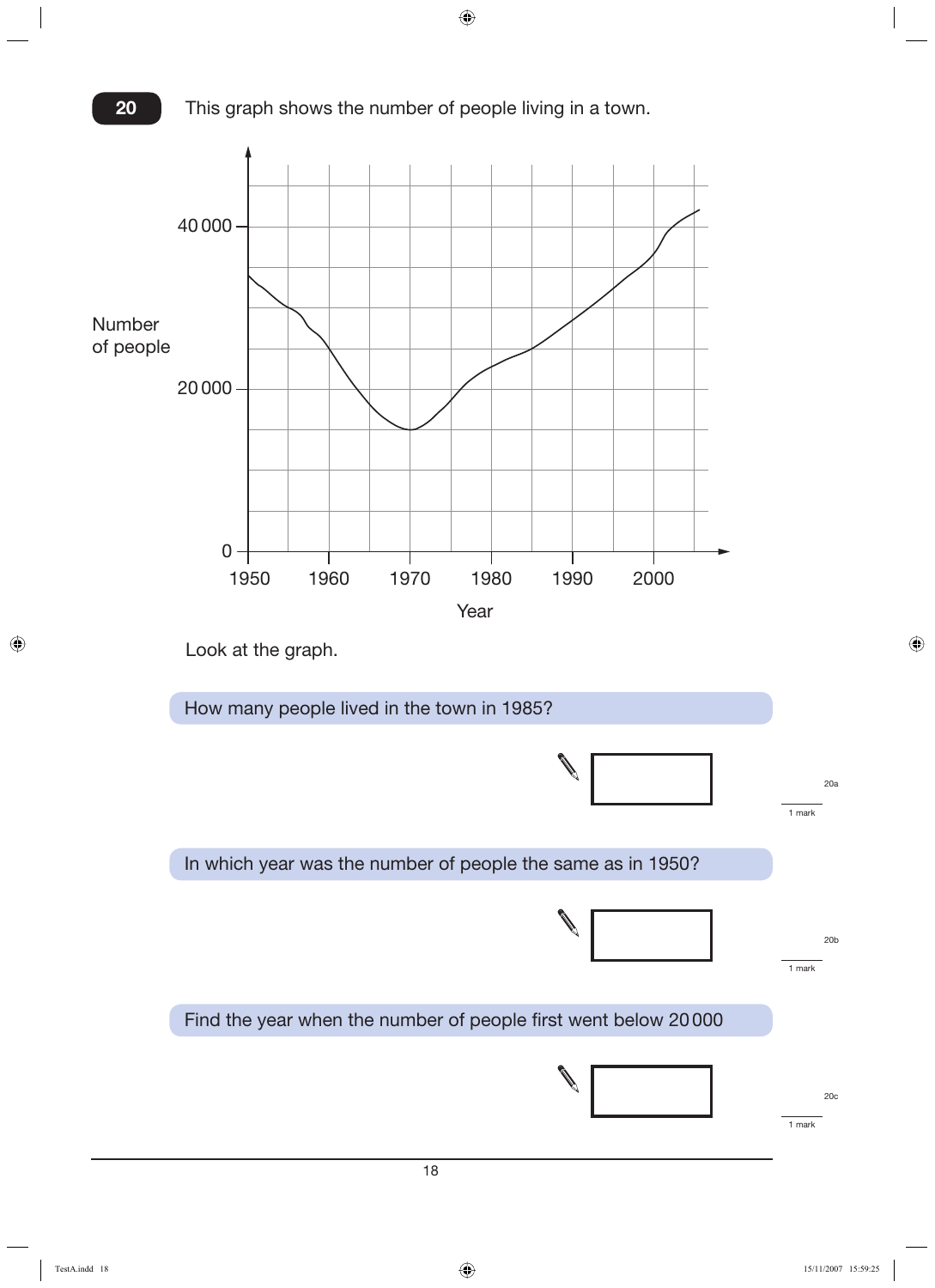#### Ben thinks of a number.

He adds half of the number to a quarter of the number.

The result is 60

**21**



#### What was the number Ben first thought of?

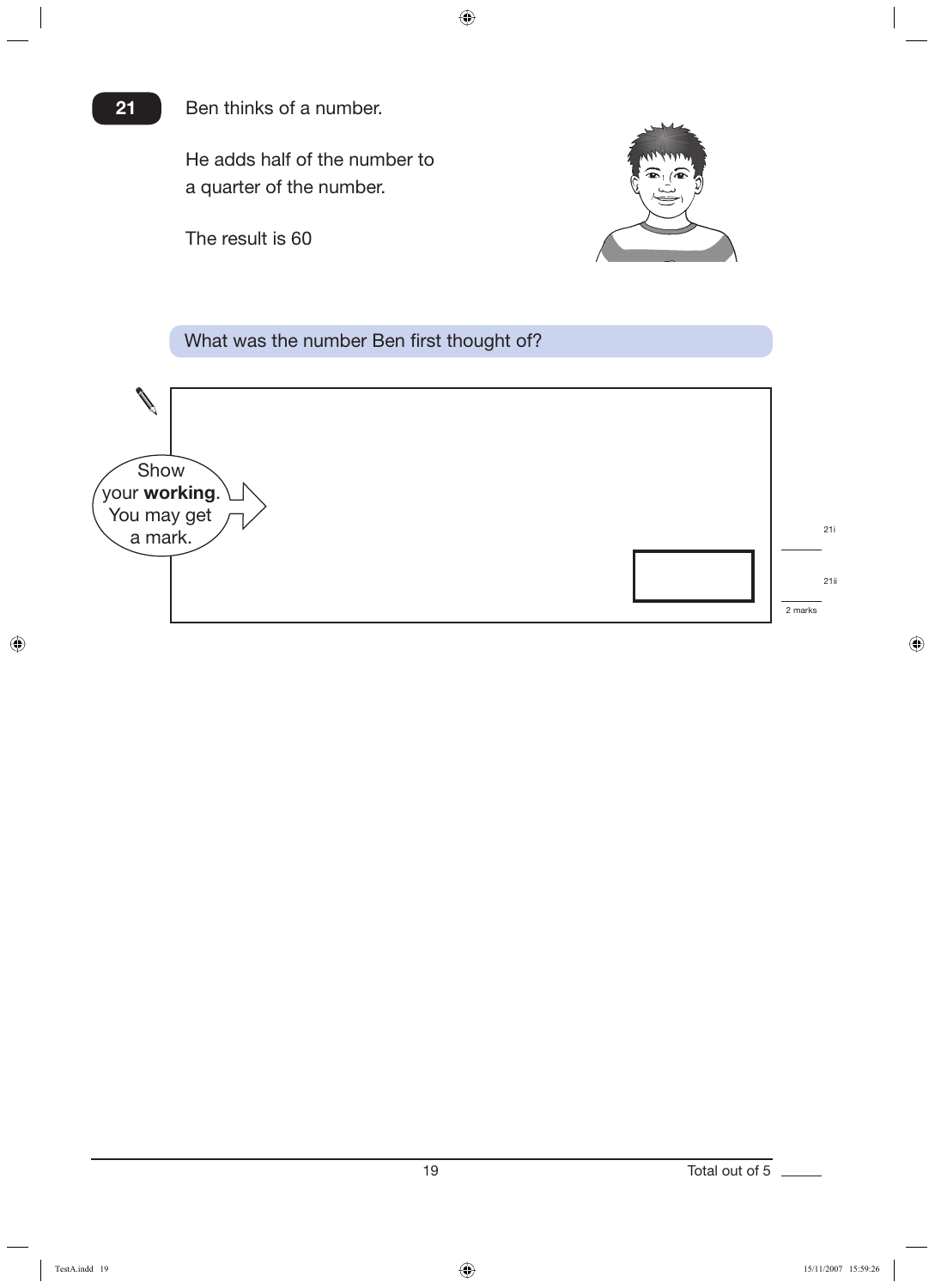

How many millilitres are equal to 1 cup?



<u>20 and 20 and 20 and 20 and 20 and 20 and 20 and 20 and 20 and 20 and 20 and 20 and 20 and 20 and 20 and 20 and 20 and 20 and 20 and 20 and 20 and 20 and 20 and 20 and 20 and 20 and 20 and 20 and 20 and 20 and 20 and 20 a</u>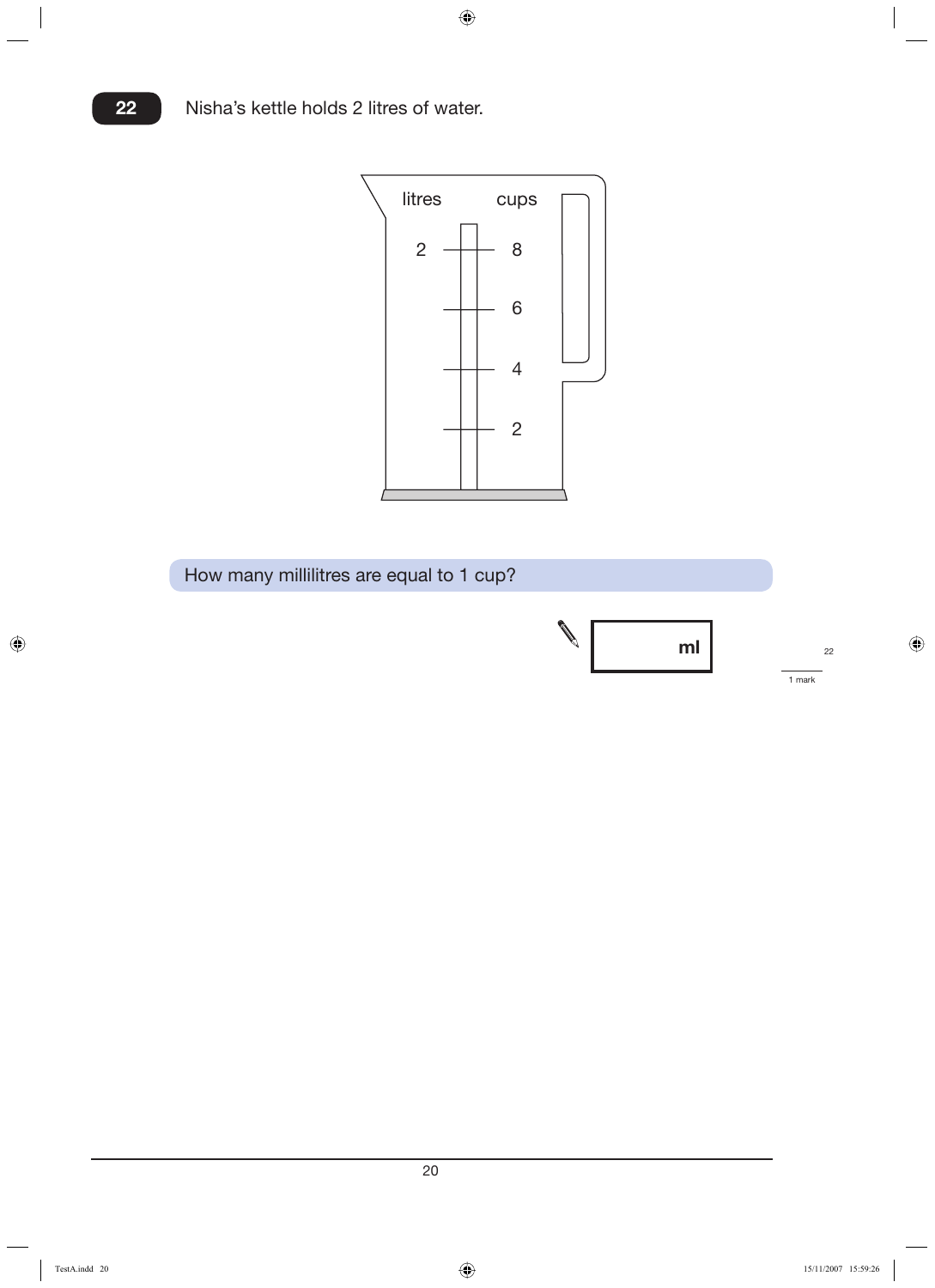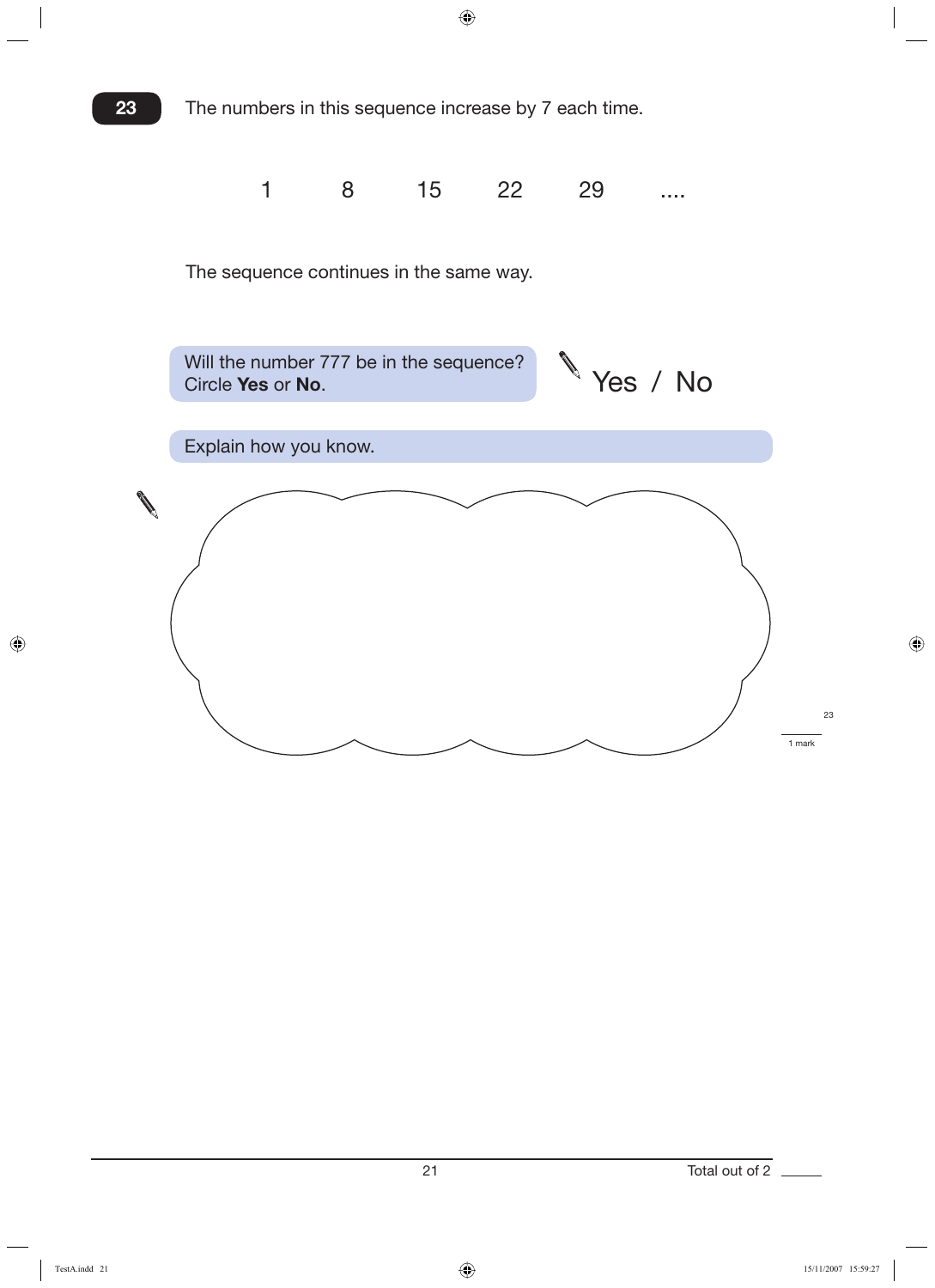

Emily makes 250 grams of a snack mixture.

15% of the weight is raisins, 25% is banana chips and the rest is peanuts.

How many grams of **peanuts** does she use?